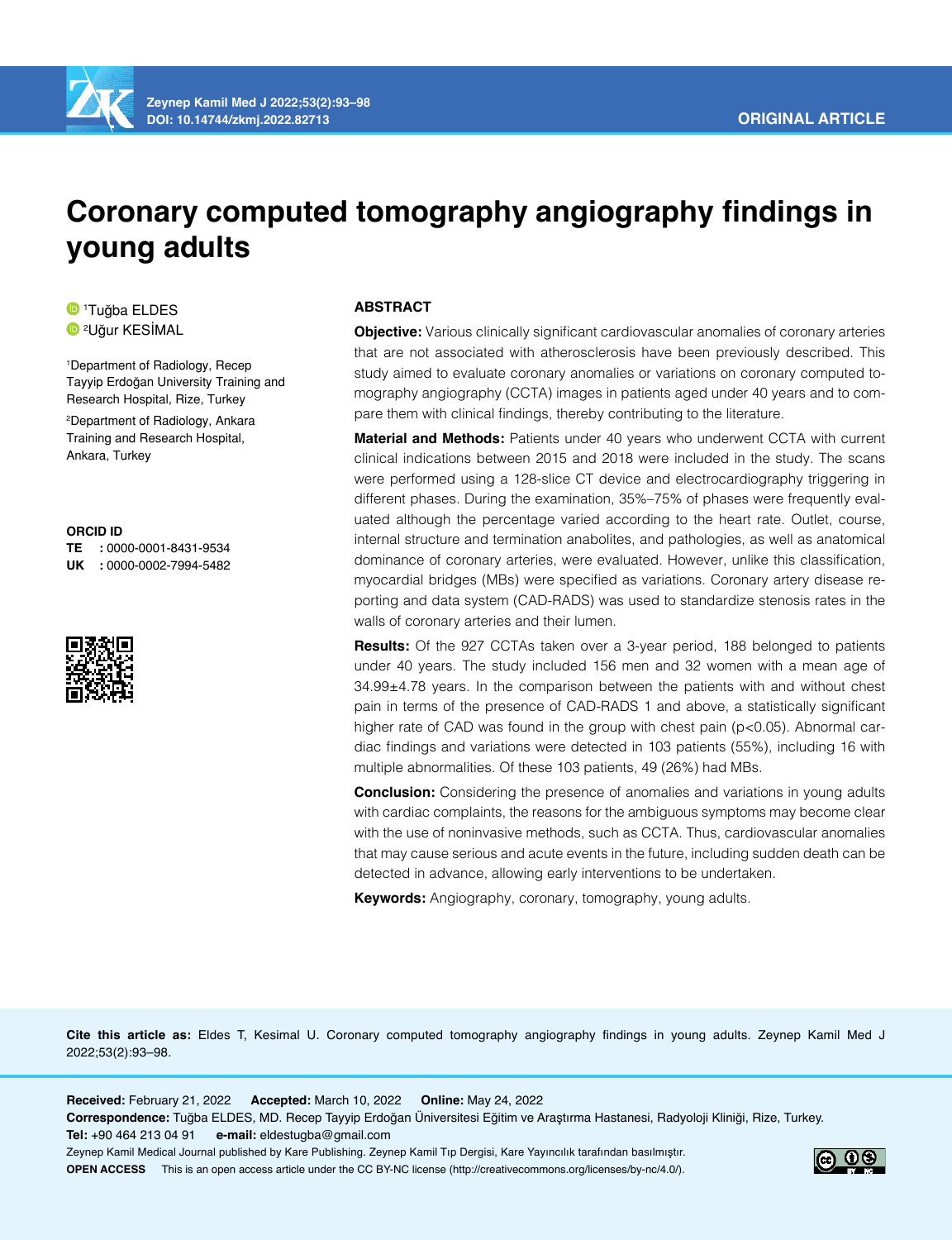#### **INTRODUCTION**

Due to the stressful pace of life in the current age, coronary artery disease (CAD) continues to be the primary cause of death worldwide. [1] In addition to congenital heart diseases, CAD is generally considered a problem in the elderly population. However, the prevalence of CAD and risk factors associated with CAD in young adults have not been studied in detail.<sup>[2]</sup> It is important to effectively evaluate the risk groups of coronary artery patients and select the appropriate examination method to diagnose and manage the treatment process. Invasive and noninvasive methods can be used in the diagnosis of these patients, with the latter being recommended in moderate-risk patients with stable chest pain with a 10%–20% of likelihood to experience a severe cardiac attack within 10 years.<sup>[3]</sup> However, in addition to these cases, coronary artery anomalies and variations are also encountered in young patients with subjective and atypical cardiac complaints. Sudden cardiac arrest and death can also occur in individuals without any known clinical complaints.[3]

Coronary computed tomography angiography (CCTA), one of the noninvasive methods, is an examination that can visualize the wall properties and anatomical structure of coronary arteries. CCTA is an important imaging method that can be used to evaluate cardiac morphology, function, and myocardial perfusion, as well as coronary arteries. It has been proven that CCTA has diagnostic accuracy similar to invasive conventional coronary angiography in detecting CAD.[4,5] Furthermore, various clinically significant cardiovascular anomalies of coronary arteries that are not associated with atherosclerosis have been previously described.<sup>[6]</sup> In recent years, with the rapid development of computed tomography technology, the radiation dose has been further decreased, and the image quality has increased. This low dose advantage has paved the way for the use of CCTA among younger patients with atypical and intense subjective complaints, as well as medium-risk patients.

Identifying non-atherosclerotic anomalies or variations of coronary arteries and determining their hemodynamic effects and clinical outcomes play an important role in protecting the patient from current risks and guiding the treatment approach. Villa et al.<sup>[7]</sup> classified congenital coronary artery anomalies as those causing ischemia, those presenting without ischemia, and those with rare ischemia. Although congenital coronary artery anomalies are rare, ischemia-causing types have been reported as the second most common cause of sudden cardiac death in young athletes.

The aim of this study was to evaluate the coronary anomalies or variations in CCTA images in patients under 40 years of age and to compare the data with the current literature. Using this noninvasive modality can allow for early interventions to be performed by detecting cases in which serious and acute events may occur in the future.

## **MATERIAL AND METHODS**

This study was approved by the ethics committee of Recep Tayyip Erdogan University Faculty of Medicine (approval date: October 24, 2018, number 2018/139). The study was conducted in accordance with the principles of the Declaration of Helsinki.

Patients under 40 years who underwent CCTA with current clinical indications between 2015 and 2018 were included in the study. Patients under the age of 18 years and those who had a previous history of coronary bypass surgery were excluded from the study.

The scans were performed using a 128-slice (General Electric Discovery CT750 HD) CT device in different phases with electrocardiography (ECG) triggering. In our study regime, all patients received an oral β-adrenergic receptor blocker 12 h before the examination. The patients whose heart rate did not fall below 70 beats/min prior to the examination were administered a β-adrenergic receptor blocker orally 1 h before the examination or intravenously just before the examination after obtaining routine clinical approval. A prospective or retrospective ECG triggering method was chosen during the examination according to the patient's heart rate and the presence of extra beats.

Regions of interest were determined in the aorta visualized with the bolus tracking technique, and the scan was started automatically when the contrast material density reached 300 HU. Scanning was carried out in craniocaudal direction from the carina to the heart's basal. A total of 80–120 mL of nonionic contrast material was administered at a rate of 3–5 mL/s, followed by 40 mL of isotonic solution at a rate of 2.5 mL/s, using 17-gauge granules and an automatic injector through the antecubital vein. The scan protocol of the images obtained during a single breath-hold was as follows: rotation time, 0.3 s; tube rotation, 120 kV and 160 mA s; and scan range, 12 cm. The following electrocardiographic pulsing was adapted automatically according to the simulated heart rate for a maximum tube current within the RR interval. The images were reconstructed at 20 different RR positions in 5% increments (0% to 95% RR) at the same z-position. During the examination, 35%–75% of phases were frequently evaluated although the percentage varied according to the heart rate.

Reconstructions were created from the axial source images from an optimized RR interval to minimize motion artifacts in coronary arteries. Multiplanar reconstruction, curved, maximum intensity projection, and 3D volume images were created from transverse thin sections. The CCTA images of all patients were evaluated by a radiologist with a national cardiovascular competency certificate. Outlet, course, internal structure, and termination anomalies, as well as anatomical dominance of coronary arteries, were evaluated. Most of the coronary anomalies found were based on the classification of Angelini,<sup>[8]</sup> but we considered myocardial bridges (MBs) as variations, as described by Tsai et al.<sup>[2]</sup> The CAD-reporting and data system (CAD-RADS) was used to standardize the plaques on the coronary artery walls.[9] According to the maximum stenosis area in the vessel lumen, CAD-RADS 0 was defined as a stenosis area of 0%, i.e., no CAD; CAD- RADS 1 if there was a plaque that could cause stenosis at a rate of 1%–24%; CAD-RADS 2 if there was a plaque that could cause minimal stenosis at a rate of 24%–49%; CAD-RADS 3 if there was a plaque that could cause moderate stenosis at a rate of 50%–69%; CAD-RADS 4A if there was severe stenosis in a single vessel or two vessels at a rate of 70%–99%; CAD-RADS 4B if there was a plaque that could cause 70%–99% stenosis in three vessels or ≥50% stenosis in the left main coronary artery (LMCA); and CAD-RADS 5 if there was total stenosis. Coronary arteries that could not be evaluated segmentally or totally due to artifacts were reported as CAD-RADS N. Taking the diameters and lengths of coronary arteries specified in the literature as reference, the coronary arteries were noted as larger than normal (ectatic) or thin in width and shorter than normal in length.[10,11]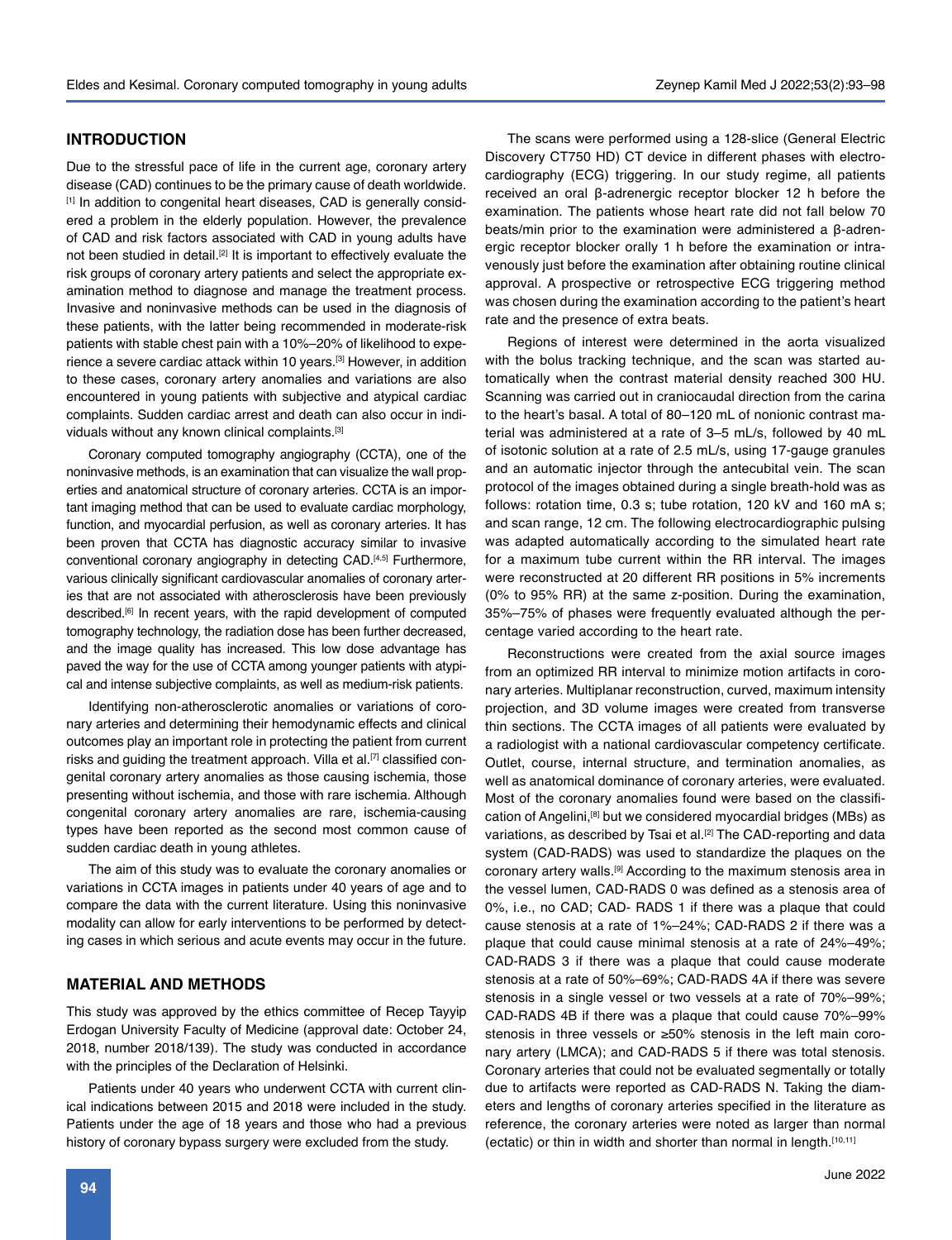**Table 1: Indications for undergoing coronary computed tomography angiography in the sample**

| Indication                    | n   |
|-------------------------------|-----|
| Chest pain                    | 149 |
| <b>Family history</b>         | 14  |
| Palpitations                  | 12  |
| <b>Essential hypertension</b> | 6   |
| Shortness of breath           | 6   |
| Arm numbness                  | 1   |
| Total                         | 188 |

**Table 2: Coronary anomalies detected by coronary computed tomography angiography in the sample**

| Anomaly                     | n  |
|-----------------------------|----|
| Coronary hypoplasia         | 10 |
| Interarterial course of RCA | 4  |
| Coronary ectasia            | 5  |
| <b>Short LMCA</b>           | 2  |
| Total                       | 21 |
|                             |    |

RCA: Right coronary artery; LMCA: Left main coronary artery.

## **RESULTS**

Of the 927 CCTAs taken from 2015 to 2018, 188 belonged to patients under 40 years of age. The study included 156 men and 32 women, and the mean age was calculated as 34.99±4.78 years. The indications for referring the patients to the radiology clinic for CCTA imaging are summarized in Table 1. There were 20 asymptomatic patients who underwent CCTA due to family history or essential hypertension.

According to coronary artery wall pathologies, there were 44 patients (23%) with CAD-RADS 1–3. Four of these patients were asymptomatic with a family history indication. High-grade stenosis, CAD-RADS 4A, was observed in only 2 patients (1%). The remaining asymptomatic cases were reported as CAD-RADS 0. In the comparison between the patients with and without chest pain in terms of the presence of CAD (CAD-RADS 1 and above), a statistically significantly higher rate of CAD was found in the group with chest pain (p<0.05).

The details of most coronary anomalies found in our study were based on the classification of Angelini<sup>[8]</sup> In 2 patients, the right coronary artery (RCA) originated from the left coronary sinus and had an interartery course (Fig. 1). There were a further two cases, in which the RCA originated from the posterior of the sinus with a narrow angle and was obstructed in the interarterial area, which is not evaluated in the classification mentioned above. Table 2 presents the coronary artery anomalies detected in the sample. As an example, all coronary arteries of a patient were ectatic (Fig. 2). Abnormal cardiac findings and variations were detected in 103 patients (55%), including 16 with





**Figure 1:** CCTA performed on a 31-year-old male patient. Axial maximum intensity projection images **(a)** and three-dimensional images **(b)** show that the RCA originates from the left coronary sinus and is obstructed between the pulmonary artery and aorta (arrows).

multiple abnormalities. Of these 103 patients, 49 (26%) were found to have MBs. Among cardiac pathologies of extracoronary artery origin were diverticula (n=3, 1%; 2 atrial and 1 septal) and pericardial effusion (n=1, 0.5%). Another variation evaluated as an MB in this study was the atrial transition of the RCA revealed by the atrial loop image.

Apart from these, 1 patient had a long LMCA with an acute angulation and tortuous course. According to the dominance of coronary artery irrigation areas, right dominance was observed in 138 patients (73.4%), left dominance in 21 (11.1%), and codominance in 30 (16.0%). Two of the RCAs obstructed in the intermedial area had right dominance and 2 had codominance.

MBs had right dominance in 32 patients (65.3%), codominance in 11 (22.44%), and left dominance in 6 (1.22%).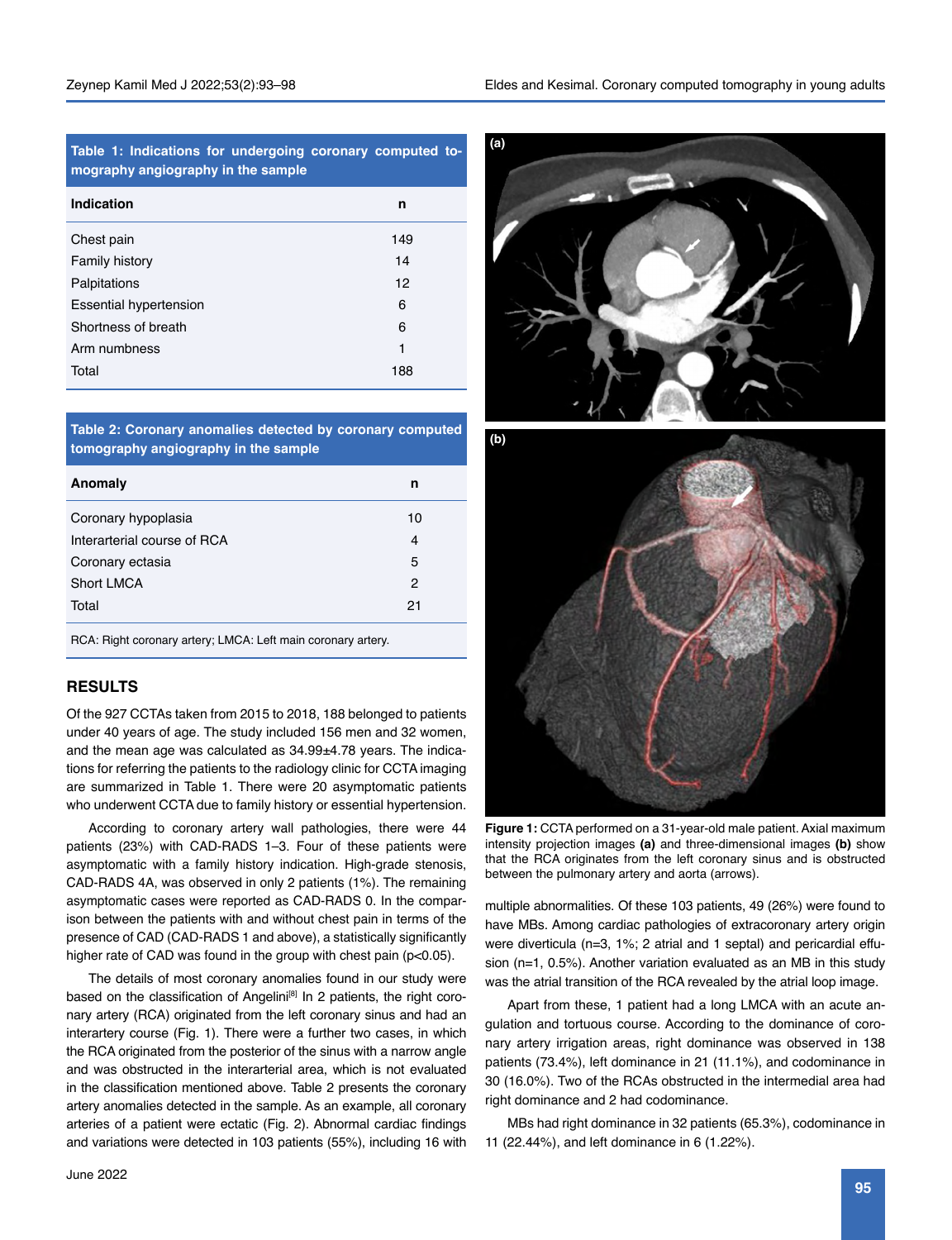

**Figure 2:** CCTA images of a 37-year-old male patient presenting with chest pain. All coronary arteries are seen to be ectatic in this image, which demonstrates conventional angiography obtained with CCTA postprocessing (arrows).

#### **DISCUSSION**

Literature data indicate that the prevalence of CAD is lower in adults under 40 years. In this study conducted with CCTA in a population under 40 years, we determined the prevalence of cardiovascular pathologies as 55%. This finding is similar to the results of Tsai et al.,<sup>[2]</sup> who also evaluated CCTA images in a young population. Of the patients included in the current study, 23% had CAD, 26% had MBs, and 11% had coronary anomalies. Our study is important in terms of presenting the number of patients in a population under 40 years in comparison with the literature. Contrary to the study of Tsai et al.,<sup>[2]</sup> the prevalence of CAD in our patients with chest pain was statistically significantly higher than those without this complaint. This may be due to the number of symptomatic patients and the total number of patients being higher in our study than in the previous research or the differences in the demographic features of the sample. These results suggest that the possibility of CAD should not be overlooked in patients aged under 40 years, and associated symptoms should be evaluated carefully. One possible reason for the high prevalence rates we determined may be the high diagnostic performance of the latest-generation computed tomography angiography devices, especially due to the rapid technological developments in recent years. There is still a need for comprehensive comparative studies in different populations using different imaging methods for the evaluation of cardiovascular diseases. The data in the literature indicate that 80% of myocardial infarction in young adults is caused by CAD; however, it has been reported that only 3% of all CAD patients are young adults.<sup>[12]</sup> In our study, the prevalence of CAD was determined to be 25%, and only a few had high-grade stenosis. This suggests that most patients remain undiagnosed with ambiguous symp-



**Figure 3:** CCTA images of a 31-year-old male patient. left anterior descending artery has an intramuscular course (arrow) and there is plaque formation (arrowhead) immediately proximal to the intramuscular segment.

toms until severe CAD develops at later ages. Similarly, in another study conducted with CCTA, the prevalence of CAD was found to be high in young adults.<sup>[13]</sup>

MBs are congenital variants of coronary arteries, in which most of the left anterior descending artery takes an intramuscular course. [8] In our study, the rate of MBs in young adults was found to be 26%, which is consistent with both the autopsy and CCTA case series published in the literature.<sup>[14]</sup> MBs are generally accepted as benign events, and although their relationship has not been clearly demonstrated, there are studies that have stated them as a cause of angina-like chest pain, coronary spasm, myocardial infarction, and even sudden cardiac death.<sup>[15]</sup> Therefore, CCTA emerges as an important noninvasive imaging method in detecting this entity in symptomatic young adults.

Identifying coronary artery variations in advance can guide invasive interventional procedures and surgical procedures and prevent complications that may occur. MBs cause stenosis in coronaries during systole while normal calibration is regained during diastole. Myocardial ischemia can be seen in patients who do not have signs of atherosclerosis in coronary arteries but have hemodynamic risk factors, such as tachycardia, coronary spasm, and hypertrophy.<sup>[16]</sup> MBs prevent atherosclerotic plaque from accumulating in the bridge segment, but contribute to the formation of stenosis in the proximal segment adjacent to the bridge (Fig. 3).<sup>[17]</sup> They increase the rate of restenosis in the stent after a percutaneous coronary intervention and constitute an important factor in the occurrence of major cardiac adverse events.<sup>[18]</sup> Left coronary artery anomalies and variations, especially the presence of an MB can lead to clinical findings.

Congenital coronary anomalies are a diverse group of congenital disorders with highly variable symptoms and pathophysiological mechanisms.[8] It has been reported that the prevalence of coronary anomalies ranges from 0.3% to 5.6%.[7] In our study, various congenital coronary anomalies were diagnosed in 8% of young adults. Although congenital coronary artery anomalies are generally rare, they are the second most common cause of sudden cardiac death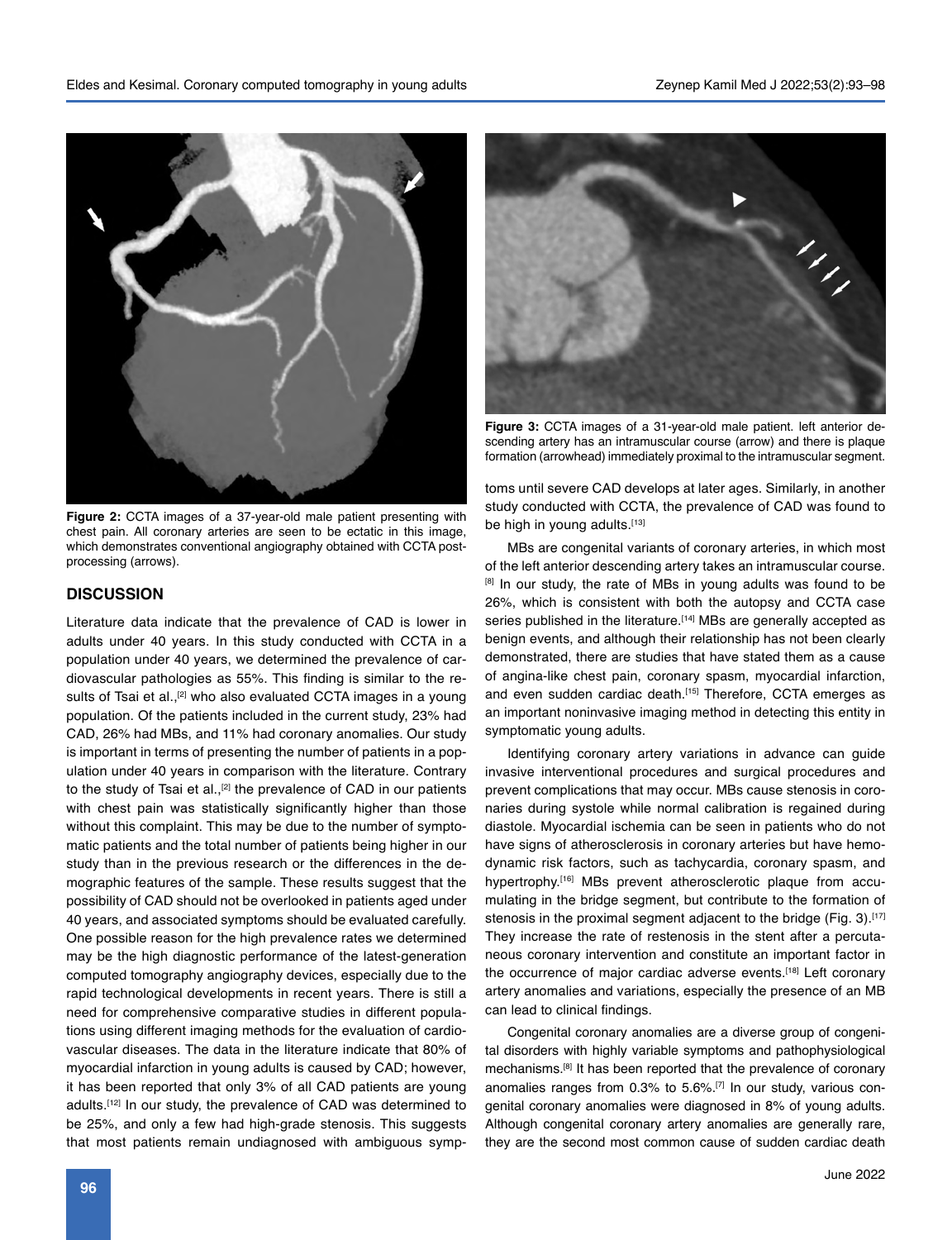among young adults and athletes, associated with anatomical features, such as abnormal course, acute angulation, and ostial abnormalities.<sup>[7]</sup> CCTA is important in terms of identifying potentially fatal coronary anomaly subtypes that may result in catastrophic events. In the current study, 4 patients presented with RCA obstructed in the interarterial area, which represents a type that can cause ischemia. In another patient, we detected acute angulation in LMCA, and although this is not clinically significant, it may result in complications in percutaneous interventions.[7] Therefore, a preprocedural CCTA performed with clinical indications may guide invasive procedures.

Our study had certain limitations. First, patient selection errors may have occurred due to the retrospective design of the study. The relatively small number of patients can also be considered among our limitations. Another important limitation is that we were unable to evaluate information about underlying cardiovascular risk factors. Finally, the definition of young adult age varies to a great extent, e.g., from >35 to >55, in different studies. In this study, we identified young adult patients as those under the age of 40 years, in line with the definitions adopted in most previous studies.<sup>[13,19]</sup> However, this situation may have limited the number of our patients and caused our findings to be interpreted differently from the literature data. Therefore, largerscale studies are needed for a more complex analysis of the details of CAD in different age groups.

Guidelines concerning the management of coronary syndromes now recommend noninvasive functional imaging methods, such as CCTA, as the first-line diagnostic test in patients with symptoms such as chest pain, and obstructive CAD cannot be ruled out only based on a clinical evaluation.<sup>[20]</sup>

## **CONCLUSION**

In conclusion, our study is important in terms of CAD and coronary anomalies in young adults with CBTA. We detected anomalies, variations, CAD, and cardiac pathologies of extracoronary artery origin in 55% of young adults under the age of 40 years. Clinicians should be aware of cardiac abnormalities and variations in young adults, and further studies with large series should be conducted to clarify the prevalence of cardiovascular diseases in different populations. This will result in the early identification of cases with ambiguous symptoms that may cause serious and acute events in the future, including sudden death, and thus allow early interventions to be performed.

#### **Statement**

**Ethics Committee Approval:** The Recep Tayyip Erdoğan University Clinical Research Ethics Committee granted approval for this study (date: 24.10.2018, number: 2018/139).

**Informed Consent:** Written informed consent was obtained from patients who participated in this study.

**Peer-review:** Externally peer-reviewed.

**Author Contributions:** Concept – TE; Design – TE; Supervision – TE; Materials – TE; Data Collection and/or Processing – TE, UK; Analysis and/or Interpretation – TE; Literature Search – UK; Writing – TE, UK; Critical Reviews – UK.

**Conflict of Interest:** The authors have no conflict of interest to declare.

**Financial Disclosure:** The authors declared that this study has received no financial support.

#### **REFERENCES**

- 1. World Health Organization. Global Health Observatory (GHO) data. Top 10 causes of death [Internet]. Cited September 2020. Available at: https://www.who.int/gho/mortality\_burden\_disease/causes\_death/ top\_10/en/. Accessed Apr 22, 2022.
- 2. Tsai RJ, Lai HY, Ni CF, Tsao SM, Lan GY, Hsieh KL. Young adult cardiovascular diseases: A single center coronary computed tomography angiography study. Clin Imaging 2018;52:343-9.
- 3. Fihn SD, Gardin JM, Abrams J, Berra K, Blankenship JC, Dallas AP, et al. 2012 ACCF/AHA/ACP/AATS/PCNA/SCAI/STS guideline for the diagnosis and management of patients with stable ischemic heart disease: A report of the American College of Cardiology Foundation/American Heart Association task force on practice guidelines, and the American College of Physicians, American Association for Thoracic Surgery, Preventive Cardiovascular Nurses Association, Society for Cardiovascular Angiography and Interventions, and Society of Thoracic Surgeons. Circulation 2012;126:e354-471.
- 4. Sun Z, Lin C, Davidson R, Dong C, Liao Y. Diagnostic value of 64-slice CT angiography in coronary artery disease: A systematic review. Eur J Radiol 2008;67:78-84.
- 5. Miller JM, Rochitte CE, Dewey M, Arbab-Zadeh A, Niinuma H, Gottlieb I, et al. Diagnostic performance of coronary angiography by 64-row CT. N Engl J Med 2008;359:2324-36.
- 6. Knickelbine T, Lesser JR, Haas TS, Brandenburg ER, Gleason-Han BK, Flygenring B, et al. Identification of unexpected nonatherosclerotic cardiovascular disease with coronary CT angiography. JACC Cardiovasc Imaging 2009;2:1085-92.
- 7. Villa AD, Sammut E, Nair A, Rajani R, Bonamini R, Chiribiri A. Coronary artery anomalies overview: The normal and the abnormal. World J Radiol 2016;8:537-55.
- 8. Angelini P. Coronary artery anomalies: An entity in search of an identity. Circulation 2007;115:1296-305.
- 9. Cury RC, Abbara S, Achenbach S, Agatston A, Berman DS, Budoff MJ, et al. CAD-RADS(TM) coronary artery disease - reporting and data system. An expert consensus document of the Society of Cardiovascular Computed Tomography (SCCT), the American College of Radiology (ACR) and the North American Society for Cardiovascular Imaging (NASCI). Endorsed by the American College of Cardiology. J Cardiovasc Comput Tomogr 2016;10:269-81.
- 10. Zhang LR, Xu DS, Liu XC, Wu XS, Ying YN, Dong Z, et al. Coronary artery lumen diameter and bifurcation angle derived from CT coronary angiographic image in healthy people. Zhonghua Xin Xue Guan Bing Za Zhi 2011;39:1117-23. [Article in Chinese]
- 11. Medrano-Gracia P, Ormiston J, Webster M, Beier S, Young A, Ellis C, et al. A computational atlas of normal coronary artery anatomy. EuroIntervention 2016;12:845-54.
- 12. Choudhury L, Marsh JD. Myocardial infarction in young patients. Am J Med 1999;107:254-61.
- 13. Otaki Y, Gransar H, Cheng VY, Dey D, Labounty T, Lin FY, et al. Gender differences in the prevalence, severity, and composition of coronary artery disease in the young: A study of 1635 individuals undergoing coronary CT angiography from the prospective, multinational confirm registry. Eur Heart J Cardiovasc Imaging 2015;16:490-9.
- 14. La Grutta L, Runza G, Lo Re G, Galia M, Alaimo V, Grassedonio E, et al. Prevalence of myocardial bridging and correlation with coronary atherosclerosis studied with 64-slice CT coronary angiography. Radiol Med 2009;114:1024-36.